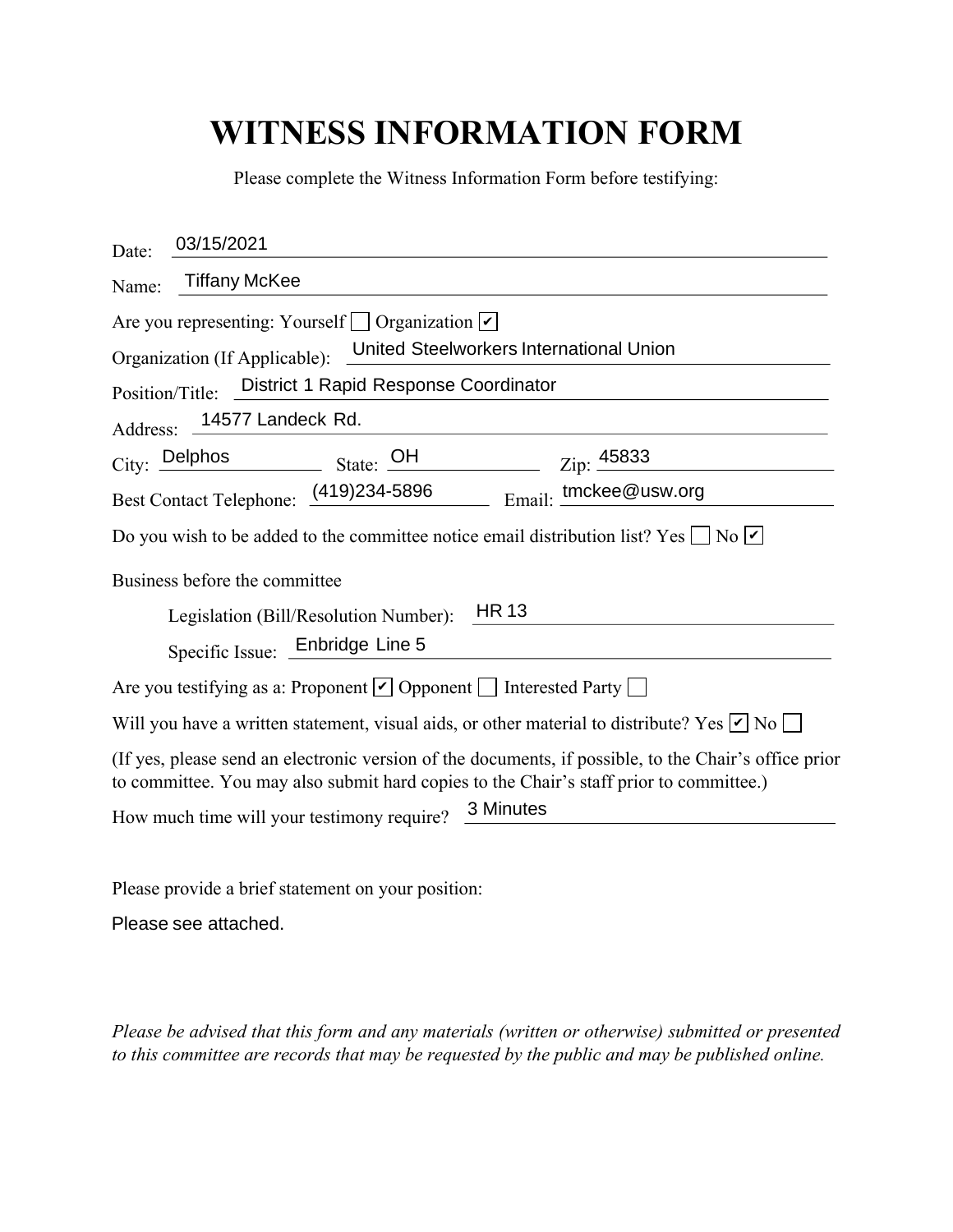## **UNITED STEELWORKERS**



**UNITY AND STRENGTH FOR WORKERS =** 

**District 1**

House Transportation and Public Safety Committee House Resolution 13 Testimony of Tiffany McKee March 16, 2021

**Donald E Blatt** District Director **Teresa Cassady** Assistant Director

Chairman Baldridge, Vice Chair McClain, and Ranking Member Sheehy Thank you for giving me the opportunity to comment. My name is Tiffany McKee. I am the District 1 Rapid Response Coordinator for the United Steelworkers which covers the state of Ohio.

The issues surrounding Line 5 not only affect the Steelworkers members we represent across Ohio, but the economies of both Ohio & Michigan. These are family sustaining high-wage jobs that rely on the safe and continued operation of the line. Line 5 supplies crude oil to PBF Energy's Toledo Refining Company and the BP-Husky refinery in Ohio where the USW represents nearly 700 working people. Without Line 5, PBF Energy's Toledo Refining Company workers' jobs are in jeopardy.

Products manufactured from Line 5 supply the majority of jet fuel to the Detroit Metro Airport, 30% of Ohio's gasoline, and 40% of gasoline for southeastern Michigan. These refiners in northwest Ohio also supply energy to Pittsburgh, Pennsylvania, Indianapolis, Indiana, and Akron, Dayton, Columbus, and Cleveland, Ohio.

On an average day, the workers at the Toledo Refining Company produce:

- Enough gasoline to fill 224,000 cars (15 gallons each)
- Enough diesel to drive a semi from NY to LA 2,700 times
- Enough jet fuel to fly around the world 42 times on a Boeing 737 loaded with 100 passengers
- Enough propane to fill 45,000 grill propane tanks
- Enough butane to fill 160,000,000 BIC lighters
- 120,000 gallons of heavy fuel oil a day
- 400,000 gallons of Petro-chemicals a day
- And 50 tons of Sulfur a day

I believe we all have the same goal, to remove the pipeline from the waters of the Straits of Mackinac without crippling energy supplies & the economy. Federal DOT safety regulators have noted that pipeline continues to be the safest way to transport oil and gas. The pipeline was constructed in 1963 and we agree that it is time for it to be

United Steel, Paper and Forestry, Rubber, Manufacturing, Energy, Allied Industrial and Service Workers International Union